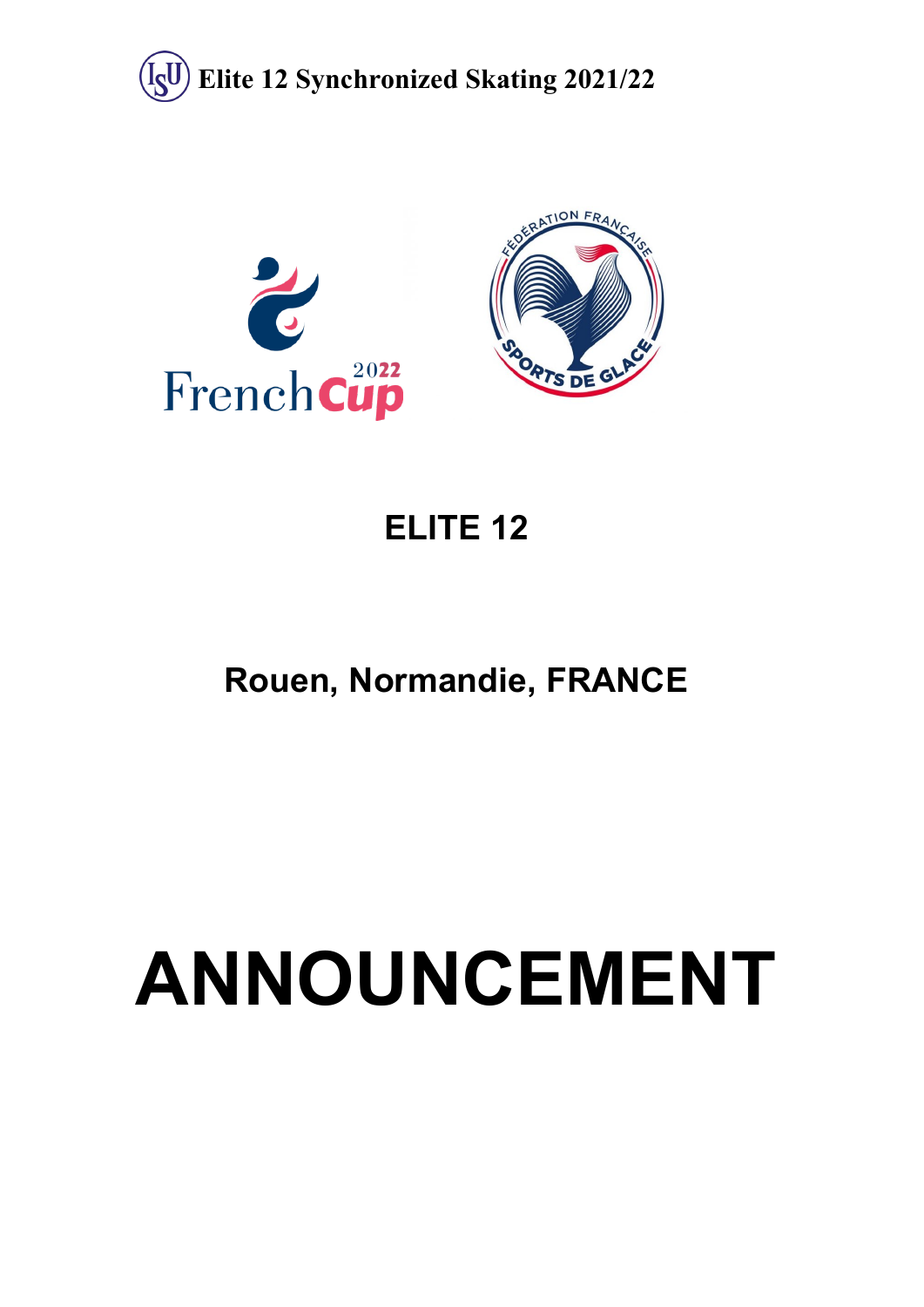

## **FRENCH CUP**

## **An International Competition**

**for** 

**Elite 12**

**organized by**





# **Fédération Française des Sports de Glace**

# **Rouen, Normandie, France**

## **Friday February 4th, 2022**

**under the authorization of the** 

**INTERNATIONAL SKATING UNION**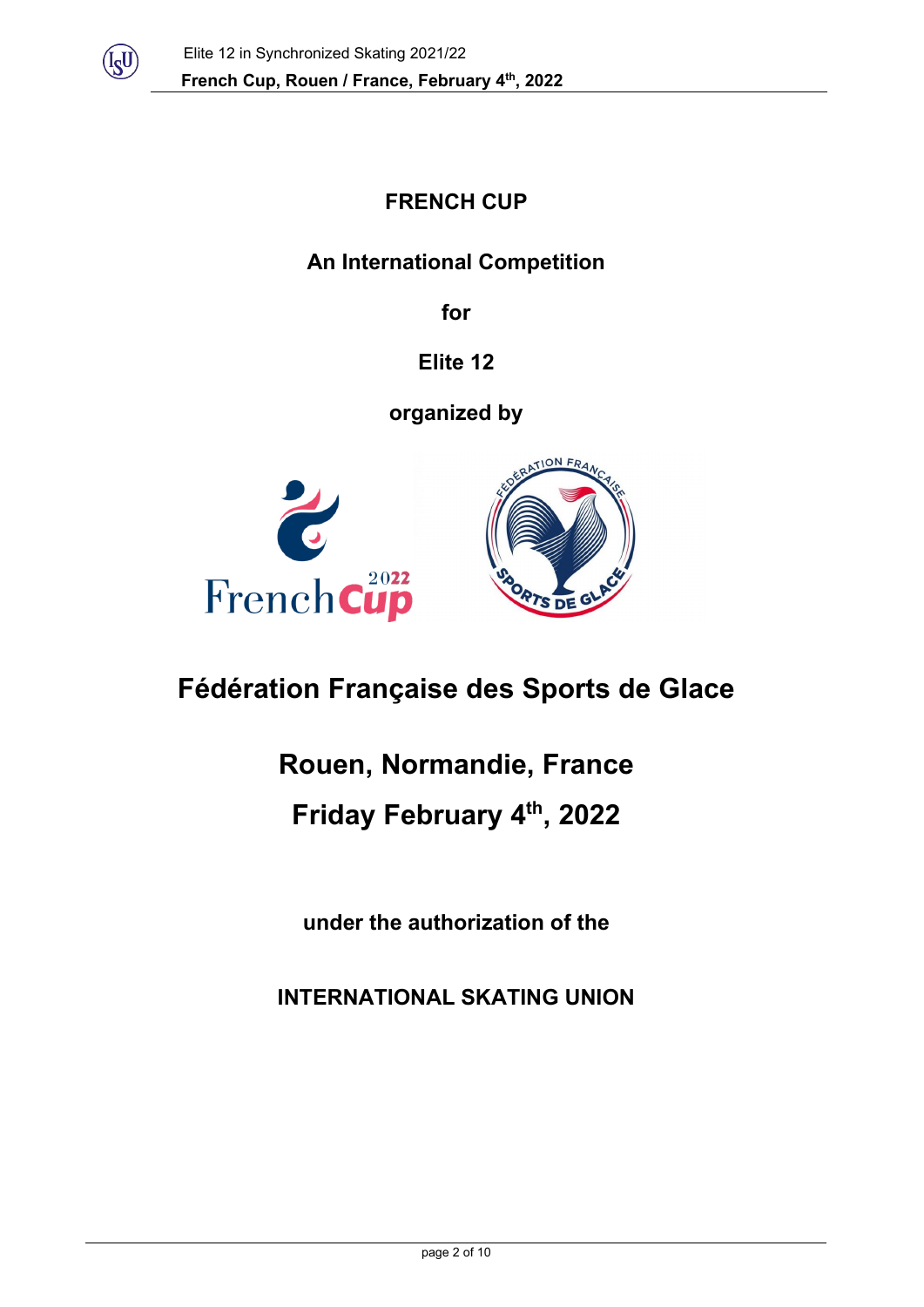

## **1. GENERAL REGULATIONS**

The **Elite 12** will be conducted in accordance with the ISU Constitution and General Regulations 2021, the Special Regulations & Technical Rules Synchronized Skating, and the relevant ISU Communications.

Participation in the **Elite 12** is open to all Competitors who belong to an ISU Member, and qualify with regard to eligibility according to Rule 102, provided their ages fall within the limits specified in Rule 108, paragraph 4 and they meet the participation, citizenship and residency requirements in Rule 109, paragraphs 1 through 5 and ISU Communication 2030 or any update of this Communication.

All Teams must be entered through their respective ISU Member Federation.

## **2. ELITE 12 IN SYNCHRONIZED SKATING**

After having tried out the new Elite 12 category in Synchronized Skating, and its success among Members. New Members and Members who have not been able to participate in International Competitions due to their lack of Skaters to form a Team of 16, come and are coming back to Synchronized Skating.

The Council decided that following the positive response from ISU Members to ISU Communication No. 2378, the Elite 12 concept of Synchronized Skating Teams of 12 Skaters shall be tested at two International Competitions during the 2021/22 season. These 2 competitions are the International Synchronized Skating Classic in Boston USA and the French Cup in Rouen France.

The Synchronized Skating Technical Committee wishes to move forward with this new category which gives the discipline a great opportunity to evolve.

This has the potential to make the discipline more exciting with an increased speed of movement and could also offer greater possibilities on technical elements.

The Elite 12 category will allow the Synchronized Skating Technical Committee to assess future opportunities for this new category of Synchronized Skating, such as expansion into other ISU and IOC programs.

## **3. TECHNICAL DATA**

#### **PLACE Main arena Nathalie Pechalat:**

**Rouen ice-rink Centre Sportif Guy Boissiere 76100 Rouen** (an indoor ice-rink with the ice surface of 30 x 60 m, air-conditioned and heated)

#### **Practice arena Edith Ballester:**

**Rouen ice-rink Centre Sportif Guy Boissiere 76100 Rouen**

(an indoor ice-rink with the ice surface of 26 x 56 m, air-conditioned and heated)

**Main and Practice Rink are in the same complex.**

**ELITE 12** Free Skating Duration: 4 minutes +/- 10 seconds

The Elite 12 Free Skating will follow the current technical requirements for the Senior category. ISU Communication 2236 Well Balanced Program and 2392 Difficulty Groups of Elements as well as the 2021 Special Regulations and Technical Rules for Synchronized Skating with some exceptions (see below). Each participating Team may enter up to a maximum of four (4) alternates on official Entry Form.

#### **EXCEPTIONS:**

**i)** Rule 800 paragraph 2g) will not apply.

Teams of an ISU Member may enter more than one (1) event using the same program, with no minimum change of the Skaters.

Teams will be permitted to compete in the two (2) categories (Senior and Elite 12) using the same program, Skaters, music and costumes.

**ii)** Injuries

Injury at the International Competitions

If an injury/illness should occur during practices or competition, at either during the International Competition or at any practice venue(s), the Team will be permitted to skate with not less than eleven (11) Skaters.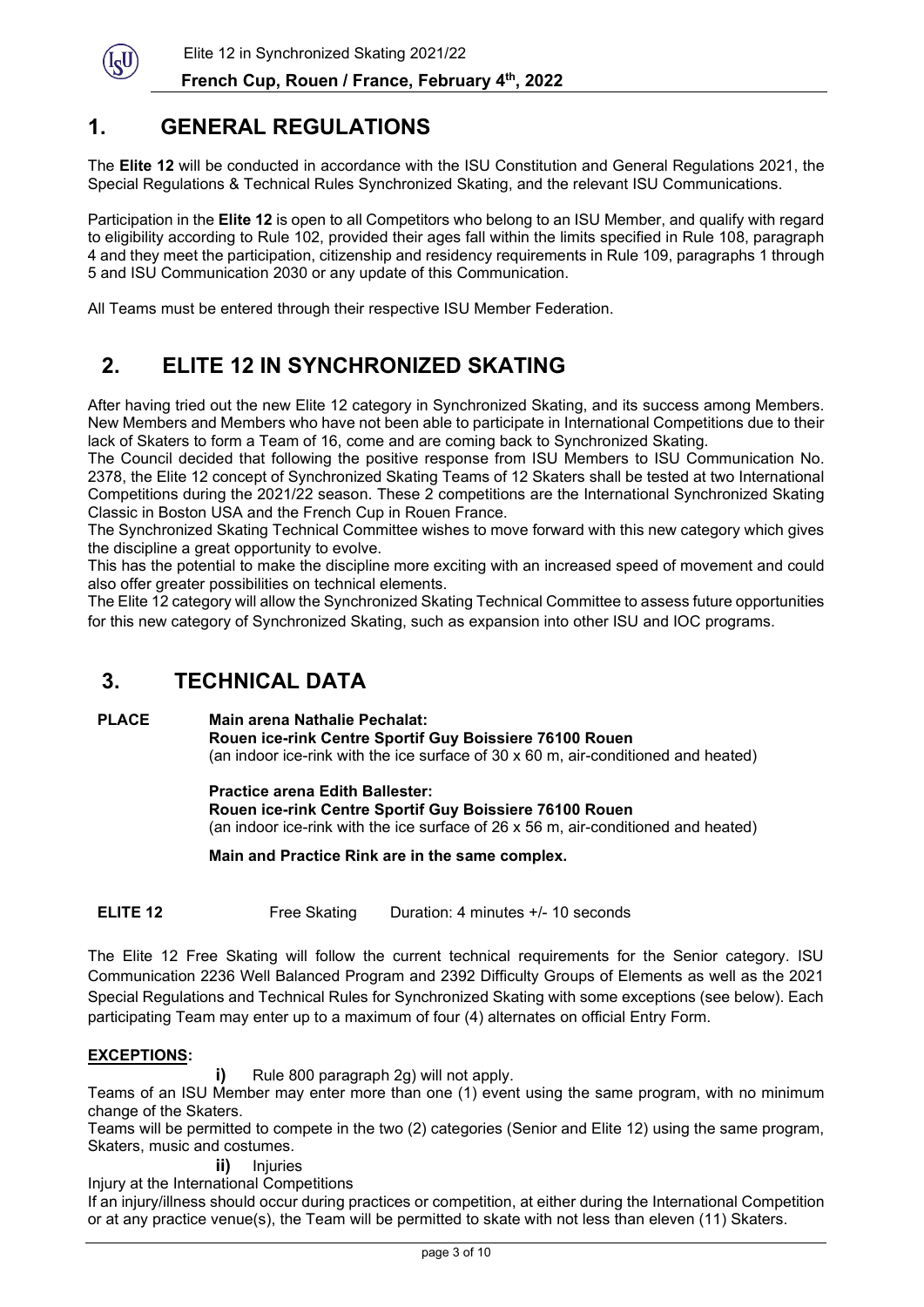

If a Team has a Skater injured, an alternate can be used. If the Team does not use or does not have an alternate to complete a Team with twelve (12) Skaters, then the level of each Element will be lowered accordingly.

**iii)** Technical Penalty for Competing with less than sixteen (16) Skaters For the Elite 12, when competing with twelve (12) Skaters, the penalty for lowering the level of each Element for competing with less than sixteen (16) Skaters will NOT be applied.

## **4. ENTRIES**

#### **4.1 General**

All Entries must be made by the ISU Member concerned based on the regulations for the ISU Challenger Series in Synchronized Skating 2021/22.

#### **4.2 Entries by Name**

#### **4.2.1 Entries of Teams**

Participation is open to all Teams of ISU Members.

Organizers have the right to refuse or limit the participation in competition. The attached entry form has to be filled in precisely and must be sent by e-mail to: [accreditation@frenchcup.fr](mailto:accreditation@frenchcup.fr) and secretariat@frenchcup.fr

not later than: Friday December 10<sup>th</sup>, 2021.

#### **4.3.2 Entries of Judges**

Each participating ISU Member has the right to nominate one judge who has at least the qualification "Judge for International Competitions".

In case of too many nominated judges the organizer will draw the panel of judges immediately after the closing date for the entries. The result of such draw will be communicated to all ISU Members involved in writing immediately after the conclusion of such draw.

The Entries of Judges must be made via the attached entry form not later than: **Friday December 10th, 2021**

The panel of Judges will consist of at least 7 Judges. In exceptional cases and if there is no possibility to compose a panel of judges with at least 7 Judges, the ISU Vice-President Figure Skating may exceptionally authorize the panel in question to have a minimum of 6 Judges.

In case that at the time of the competition more Judges will be available and entered as required to compose the panels of Judges, the Organizing Member in consultation with the ISU will conduct on site, a draw for the panel of judges for the segment.

The arrival of Officials to Rouen must be on Thursday, February  $03<sup>rd</sup>$ , 2022 to be able to attend the first Judges meeting at 05.00PM at the Official Hotel.

A Referees and Technical Panel meeting will be held one hour before the Judges meeting.

The Round Table Discussion for Judges will take place after the end of each event and/or according to the entries per categories and the official time schedule possibilities.

#### **4.1.4 Entries of Team Members**

Please be advised that only one Coach per Team will be accredited. An Assistant Team Leader will be accepted. Only one Team Official of each Member, including the Member President provided that they are Council Members, Technical Committee Members or Members of the Head Office of their Federation, will be accredited. Not more than one (1) Team Doctor and one (1) Team Physiotherapist will be accepted as the Team Medical Staff, for which the organizer requests the right to have a medical certification (document)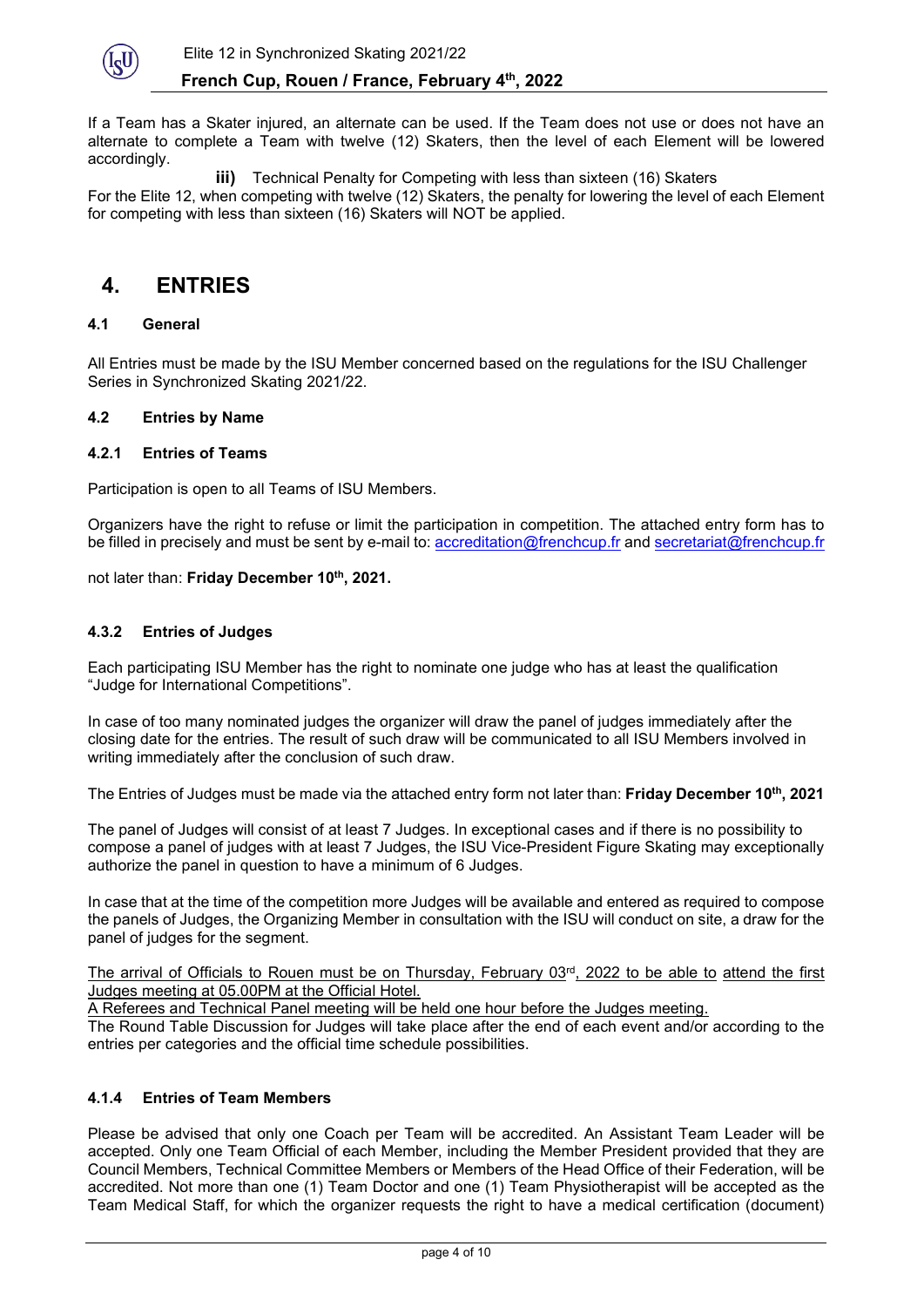

presented before accreditation. The Member Federations guarantee that the requested accreditation of Team Members will correspond to their function within the team and the Federation.

The names of all team members must be submitted via the attached entry form and must reach the Organizing Committee not later than: **Friday December 10th, 2021**

#### **4.1.5 Entry Fee**

With the entry to the competition, the entry fee must be paid as follows:

Unofficial practice Fees: 50 euros per 15 minutes.

**15 minutes of unofficial practice are offered by the Organizing Committee to all competing Teams due to the global crisis.**

Entry Fees, participation of one Team in one (1) category:

#### 400 Euros including **15 minutes of unofficial practice offered by the OC**

450 Euros including half (1/2) an hour of unofficial practice\*

500 Euros including one (1) hour of unofficial practice\*

Entry Fees, participation of one Team in two (2) categories (Elite and Senior):

#### 600 Euros including **30 minutes of unofficial practice offered by the OC**

650 Euros including one (1) hour of unofficial practice\*

700 Euros including one and half (1,5) hour of unofficial practice\*

\*Upon decision of the organizing committee, based on arrival in Rouen and ice availability

#### If a Team withdraws from the Competition after January 2<sup>nd</sup>, 2022, the entry fee will not be **refunded**.

The payment must be made to the Organizing Committee - **ROC at the latest by January 09th, 2022** and must be included to the entry forms.

#### \* **Only Cheques in Euros to:**

 ROUEN OLYMPIC CLUB Centre Sportif Guy Boissière Esplanade du Docteur Duchêne Ile Lacroix 76100 ROUEN-France

\* **Bank transfer in Euros:** 

**ROUEN OLYMPIC CLUB CCM ROUEN SAINT MARC 27 PLACE SAINT MARC – 76000 ROUEN TEL : +33 8 20 36 08 31** 

#### **CCM ROUEN SAINT MARC : 10278 02148 00020528301 58 IBAN : FR76 10278021480002052830158 BIC : CMCIFR2A**

**The ROC reserves the right to accept late entries. Failure to pay entry fees in full by Friday, January 9th, 2022 may result in removal from the competition.**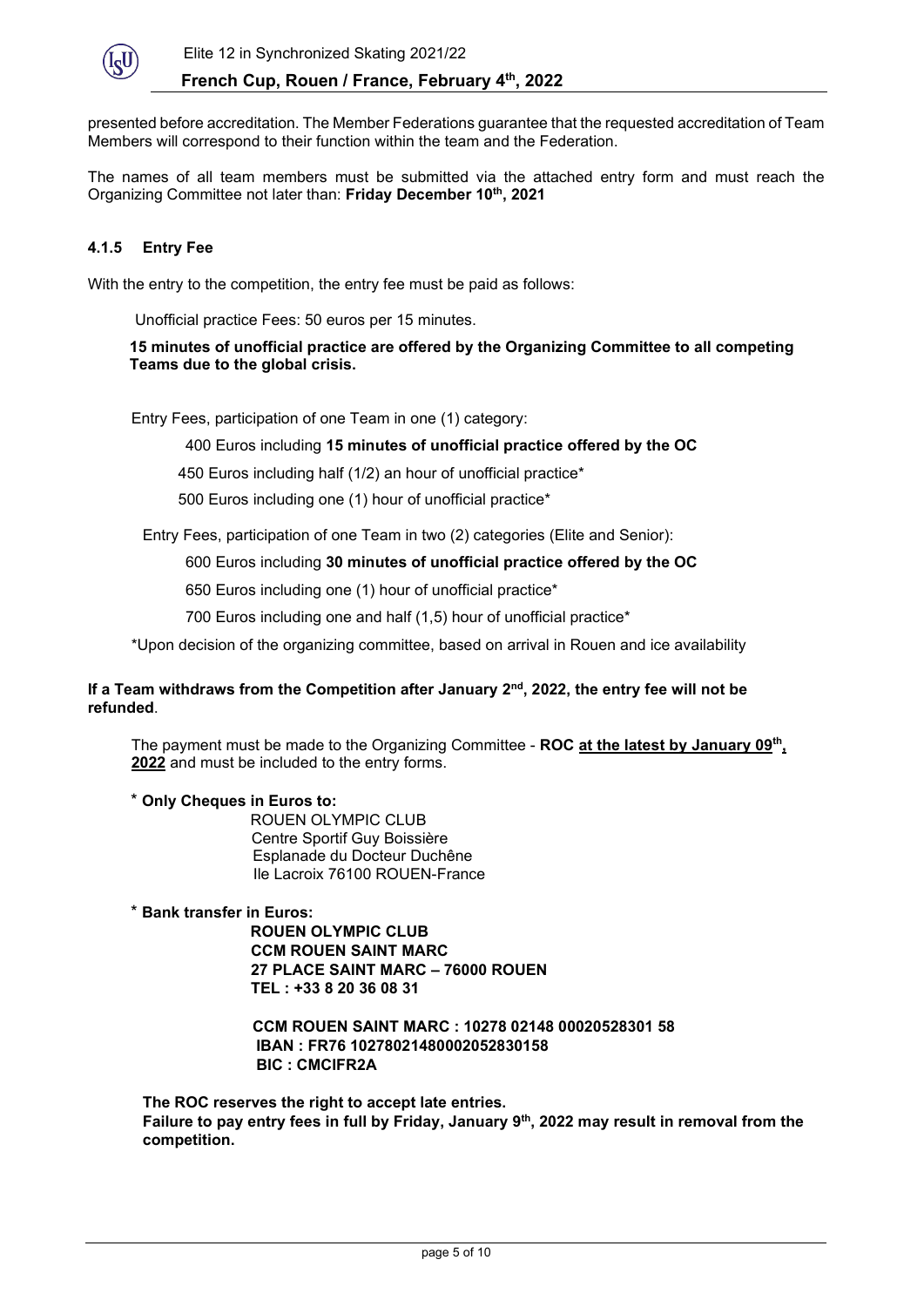

## **5. APPOINTED EVENT OFFICIAL**

This Elite 12 event will follow the requirements of the General Announcement for the Challenger Series in Synchronized Skating 2021/22 as well as ISU Communication 2373 and principles of Rule 910, paragraph 5.a) of the ISU Special Regulations Synchronized Skating 2021 for appointing the event officials.

Members of the ISU SyS Technical Committee will officiate in the Technical Panel and the Panel of Judges.

The members of each individual Technical Panel (Technical Controller and the Technical Specialists) will not be from the same ISU Member.

The Referee will have at least the qualification "International".

The Data Operator and the Replay Operator will have at least the qualification "International".

## **6. MEALS, LODGING AND TRAVEL EXPENSES**

The organizer will provide and cover the expenses for rooms and meals for all Referees, the Technical Controllers, the Technical Specialists, the Data and Replay Operators and Judges participating, beginning with dinner on Thursday, February 3<sup>rd</sup>, 2022 until breakfast on Sunday, February 6<sup>th</sup>, 2022.

Should any of the above-mentioned persons arrive at the hotel before or stay longer than the period described above, their room costs and expenses will be the responsibility of the individual and must be paid on arrival.

The Organizing Committee will cover the costs for travel expenses for all Referees, the Technical Controllers, the Technical Specialists, the Data and Replay Operators, at APEX airfare economy, from their home to Rouen and return. The organizer will provide ground transportation for all officials from the different airports to Rouen. **All other expenses will be the responsibility of each individual Official.**

## **7. PRACTICE**

Official practice for Competitors begins on Friday morning, February 4<sup>th</sup>, 2022. The detailed schedule will be issued at the time of registration.

Extra Practice Ice can be booked:

- Wednesday February 02nd, 2022, 10.00AM until 11.00PM

- Thursday February 3rd, 2022, 07.00AM until 5.30PM

For all practices, the ice rink and the dressing rooms will be opened half an hour before the start of the practices.

## **8. MUSIC / PLANNED PROGRAM CONTENT**

All Competitors shall furnish, in advance, competition music by emailing an MP3-file either as attachment, in accordance with Rule 823. The music must be sent to [music@frenchcup.fr.](mailto:music@frenchcup.fr) The email message should only contain one music file or file link.

A list of titles, composers and orchestras of the music to be used for the Short Program and Free Skating Program must be listed for each Team on the official Music Selection Form and attached to the official Entry Form for Teams.

Teams must provide a back-up drive for each program. All covers/discs must show the Competition event, Team's name, the Nation and the exact running time of the music (not skating time) including any starting signal and must be submitted at the time of registration. Each program (short program and free skating) must be recorded on a separate disc.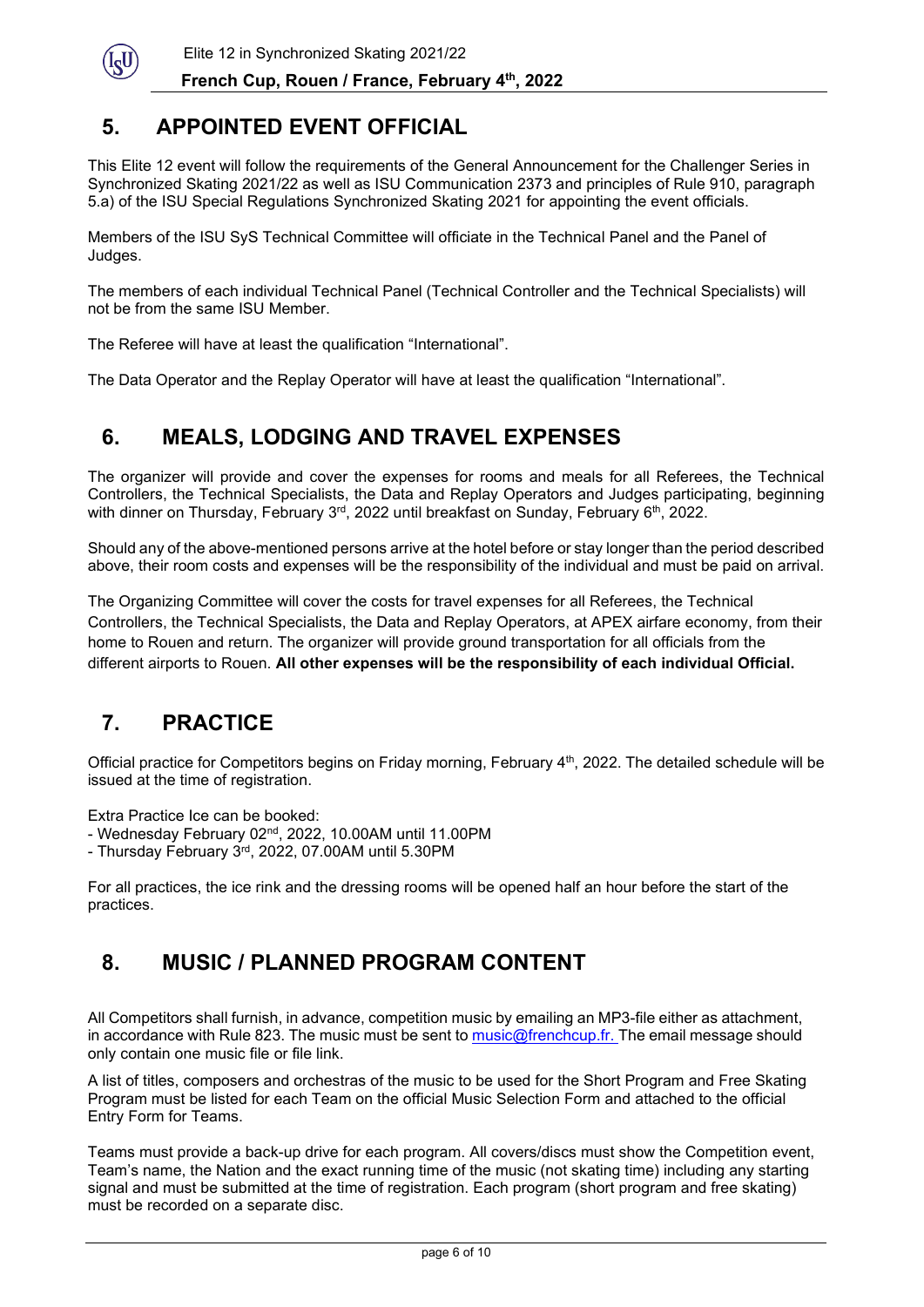

If music information is not complete and/or the music is not provided, accreditation will not be given.

With the entry forms, the "Program Content Sheet" must be returned to the Organizing Committee in time. It is mandatory that the Program Content Sheet be filled in precisely by each Team in English using the terminology for the elements listed in the respective ISU Communication.

The Program Content Sheet must be submitted if possible, with the entry form for each participating Team, **BUT must be sent to the Organizing Committee at the latest by January 2nd, 2022.**

## **9. ARRIVAL OF PARTICIPANTS / TEAMS**

The nearest airport to **Rouen** is **Paris, Charles De Gaulle Airport (CDG)** with a distance of **160 km** to the official hotel.

All Referees, the Technical Panel (Technical Controllers, Technical Specialists, Data & Replay Operators) Judges, Competitors, Team Leaders, Team Officials, Team Medical Staff and Coaches are requested to announce to the Organizing Committee as soon as possible but no later than **Friday December 10th, 2021** the name of the airlines, flight numbers, dates and times of arrival or any other information concerning transportation and arrivals. The detailed travel information need to be submitted via the attached travel form.

Teams are responsible for managing their own travel and associated costs.

If the teams need information, please send an email to secretariat@frenchcup.fr.

## **10. OFFICIAL HOTEL(S)**

#### **HOTEL ADDRESS The Official Hotel for Referees, Judges, TC, TS, Data, VIP : Mercure Champ de Mars** Address : 12 avenue Aristide Briand - 76000 Rouen France

Tel: (33) 2 35 52 42 32 Fax: (33) 2 35 08 15 06 Email: h1273@accor.com

For the Teams, please contact the OFFICE DE TOURISME of Rouen **Adresse:** 25 Place de la Cathédrale, 76000 Rouen **Phone: (+33)** 2 32 08 32 40 **Website**: [www.rouentourisme.com](http://www.rouentourisme.com/)

## **11. ACCREDITATION**

The official accreditation for Teams is planned at the **Ice-rink Centre Guy Boissière** starting Wednesday, February 2nd, 2022 at 2.00pm.

Accreditation as a Team Member will be given to all entered Judges, Competitors and one Team Leader per participating team, one Coach per Team, a maximum of two Team Officials of ISU Members (including the Member President), provided that they are Council Members, Technical Committee Members or Members of the Head Office of their Federation and a maximum of two medical persons. Accreditation will only be granted to persons in those various functions if officially entered and named through their ISU Member. **The ISU Member certifies with the signed entry form the indicated functions within the team of all team members. Any misuse of any function will be sanctioned by the ISU/OC.**

Accreditation will be given to appointed Event Officials and Guests.

The national passport for each skater of the Teams taking part to the Competition will be controlled during the registration.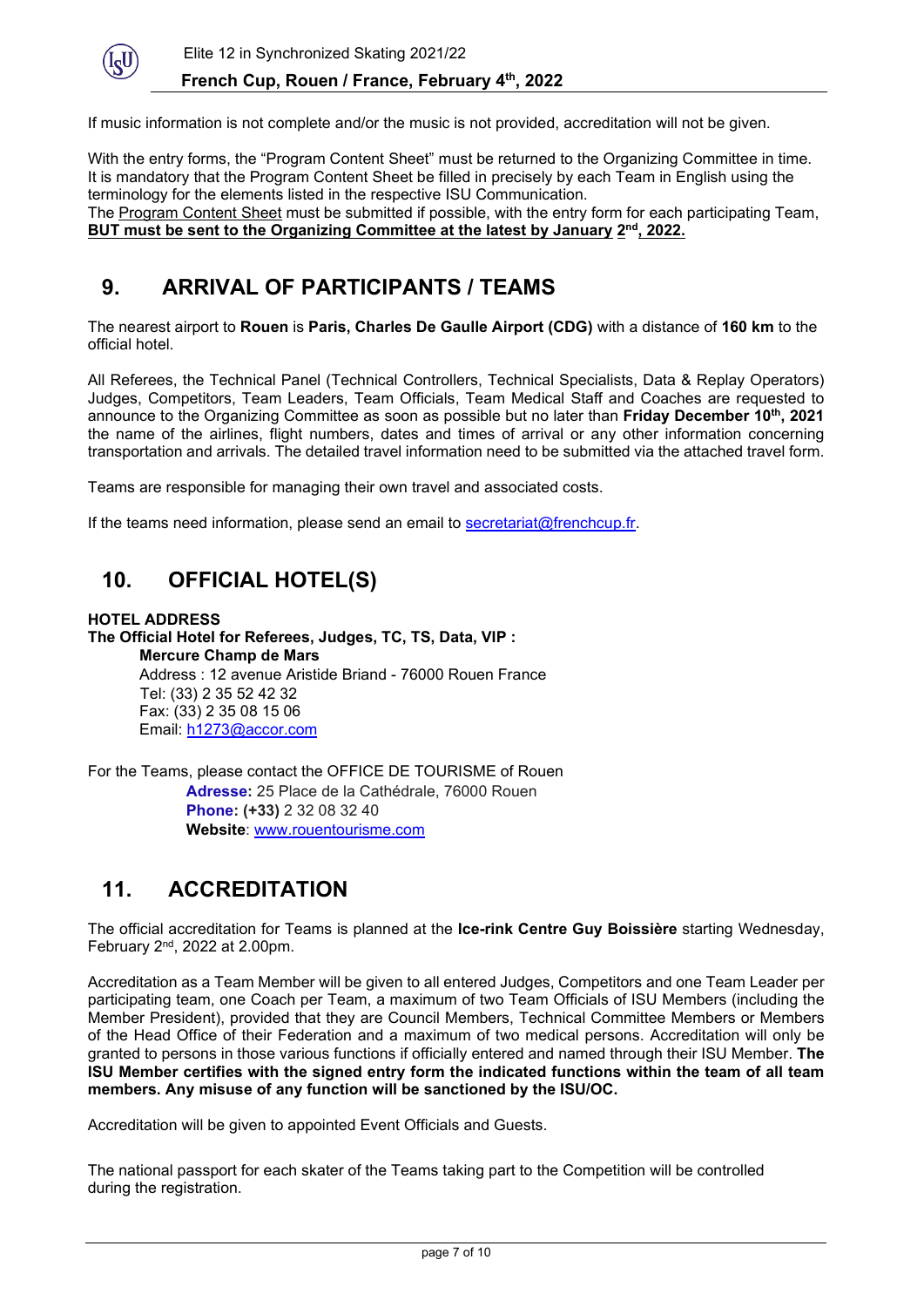

## **12. DRAWS**

**Before the draw, the Organizing Committee invites all teams to the parade in the streets of Rouen.** 

The Organizing Committee reserves the right to cancel it for any reason that could put teams in a situation of discomfort.

The Official Draw Ceremony will be held at **Rouen, in the arena, Thursday, February 3rd, 2022 at 7.30 PM**.

All skaters, Coaches, Team Leaders and/or Managers, Officials, VIP are invited to the draw.

The **intermediate draws** for the Free Program of the Junior and Senior Categories will take place immediately after the conclusion of the Short Program of each category.

**The draws will be held in the arena, level 2, VIP place.**

## **13. MEDICAL SERVICE – DOPING CONTROL**

A medical service will be on duty at the main and practice rinks during all the time of the competition and practice sessions.

Anti-Doping tests may be carried out in accordance with the current ISU Anti-Doping Rules and Procedures (ISU Communications).

## **14. RESULTS**

The marking system (ISU Judging System) as described in ISU Technical Rule Synchronized Skating 2021, Rule 842 and Rule 843 (Determination and publication of results) will be used.

## **15. PRESENTATION OF MEDALS AND PRIZES**

The three best placed Teams will be announced and honored. The winner Team will receive a trophy. Team finishing on second and third place will receive a special price.

Every participating Teams will receive a souvenir.

The national anthem of the winners will be played and the flags of the medal winners hoisted.

## **16. PRICE MONEY**

1ST ELITE 12: 1.300 €

FREE INVITATION to participate in the next FRENCH CUP 2023 is offered to the Team ranked second in the final result in its category of the FRENCH CUP 2022.

## **17. GUIDELINES PANDEMIC**

Due to the evolution and impacts of Covid-19 on the season, a guideline will be updated and published on the ISU website and on the French Cup website.

## **18. INSURANCE / LIABILITY**

In accordance with Rule 119, it is the sole obligation of each Member participating in ISU Events, to provide medical and accident insurance for their athletes, officials and all other members of the Member's team. Such insurance must assure full medical attendance and also the return of the ill or injured person to the home country by air transport or by other expeditious. It is an internal matter of each ISU Member to decide the issue who shall pay the premium for such insurance.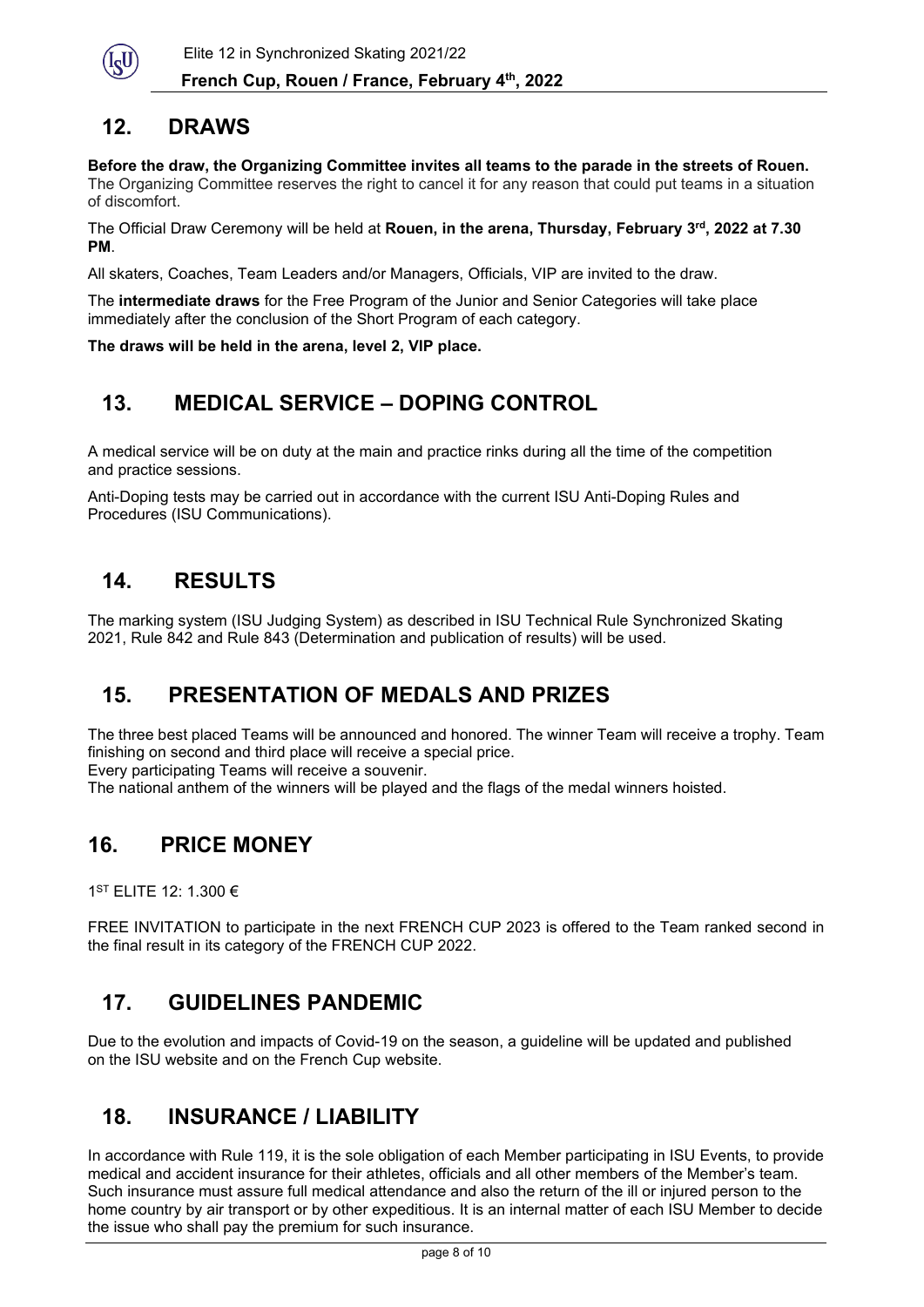

The ISU and the Organizing Committee assume no responsibility for or liability with respect to bodily or personal injury or property damage incurred in connection incurred by Competitors and Officials.

## **19. PUBLICITY WAIVER**

Members, Teams and Competitors hereby acknowledge and consent to the fact that Team Photos, Team Video, Team information and results will be published, as well as 2022 French Cup International Competition may be televised either in whole or in part, for showing on a worldwide basis. According to the ISU Constitution and General Regulations 2021 both Members and Competitors (in this particular case, Teams) hereby certify and warrant that the music and choreography presented and used by the Competitors have been fully cleared and authorized for public use and consent to the use of his or her name, biography and likeness on or in connection with any television or radio program broadcast and re-broadcast throughout the world, motion picture, print media or the advertising and publicizing of such program, without further clearance or payments of any kind on the side of the ISU, the Organizing Member of The Ice Sports French

Federation FFSG, Organizing Committee and the relevant television network or broadcasters being required. At the time of registration at French Cup 2022, all Team Leaders, or other representatives of the Member entering, must present a compliance signed by the Team Manager and/or Team Leader.

## **20. MEETINGS FOR ISU EVENT OFFICIALS AND JUDGES**

All Referees, Technical Controllers, Technical Specialists, Data and Replay Operators and Judges are responsible to make their travel arrangements in order to be able to attend the respective event related meetings. If any other party makes the flight arrangements, the Referees, Technical Controllers, Technical Specialists, Data and Replay Operators and the Judges are responsible to check if such arrangements are in line with the detailed schedule as mentioned under paragraph 17.

## **21. INFORMATION AND VARIOUS**

For information, please contact the Organizing Committee:

International French Cup ROC Centre Sportif Guy Boissière Avenue Jacques Chastelain Ile Lacroix 76100 Rouen - FRANCE Tel: (33) 2 35 15 20 80

Email : [secretariat@frenchcup.fr](mailto:secretariat@frenchcup.fr)

web-site : [www.frenchcup.fr](http://www.frenchcup.fr/)

**For safety reasons, the buses will park behind the ice rink in the BUS PARKING. Suitcases and luggage will not be allowed in the bleachers.**